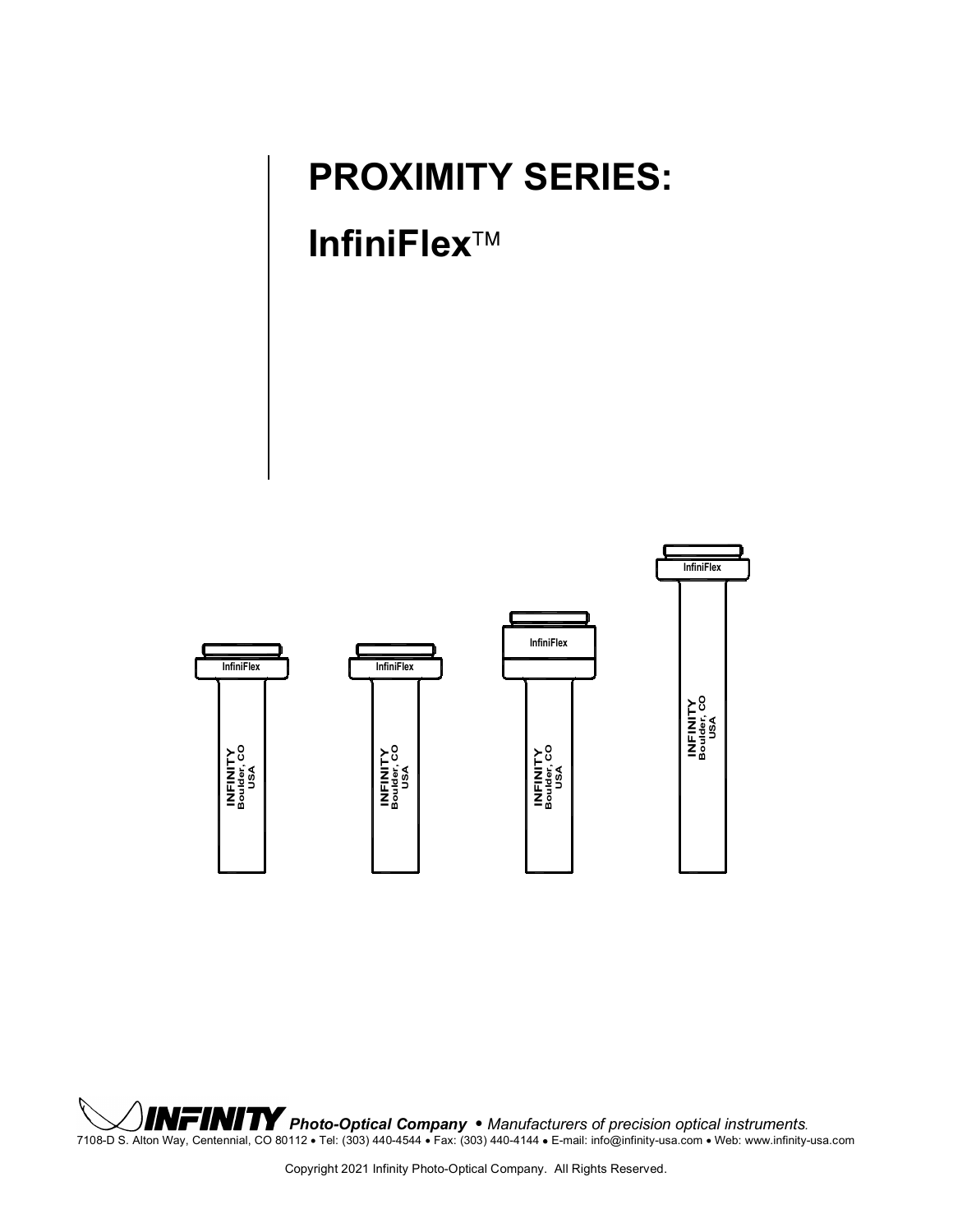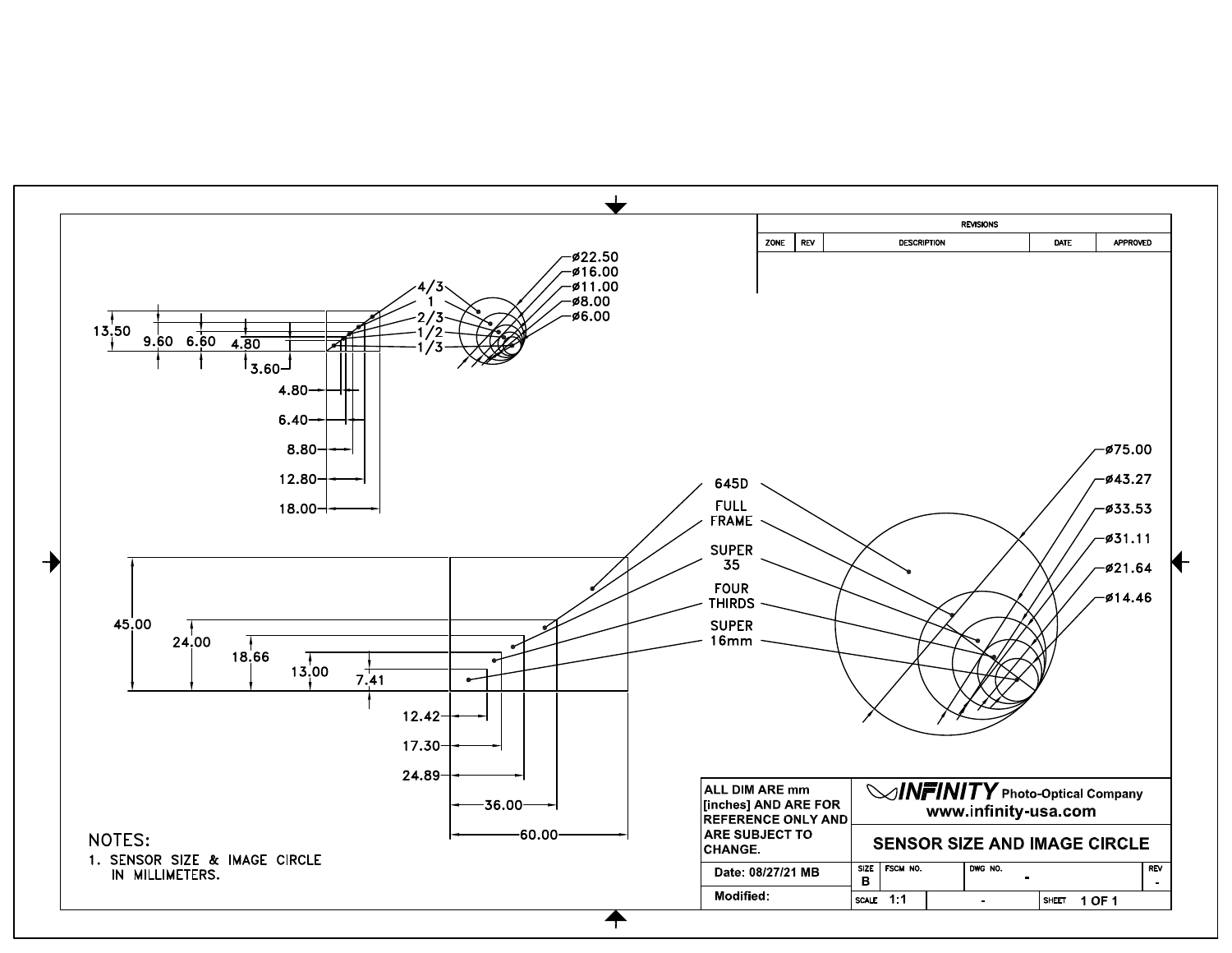# **InfiniFlex<sup>™</sup>HD**



20mm W.D./4x w/DL Tube 20mm W.D./8x w/DS Tube  $NA = 0.13$ 

20mm W.D./4x w/DL Tube 20mm W.D./8x w/DS Tube  $NA = 0.13$ 

20mm W.D./5x w/DL Tube 20mm W.D./10x w/DS Tube  $NA = 0.13$ 

20mm W.D./3x 20mm W.D./6x w/DL Tube 20mm W.D./12x w/DS Tube  $NA = 0.13$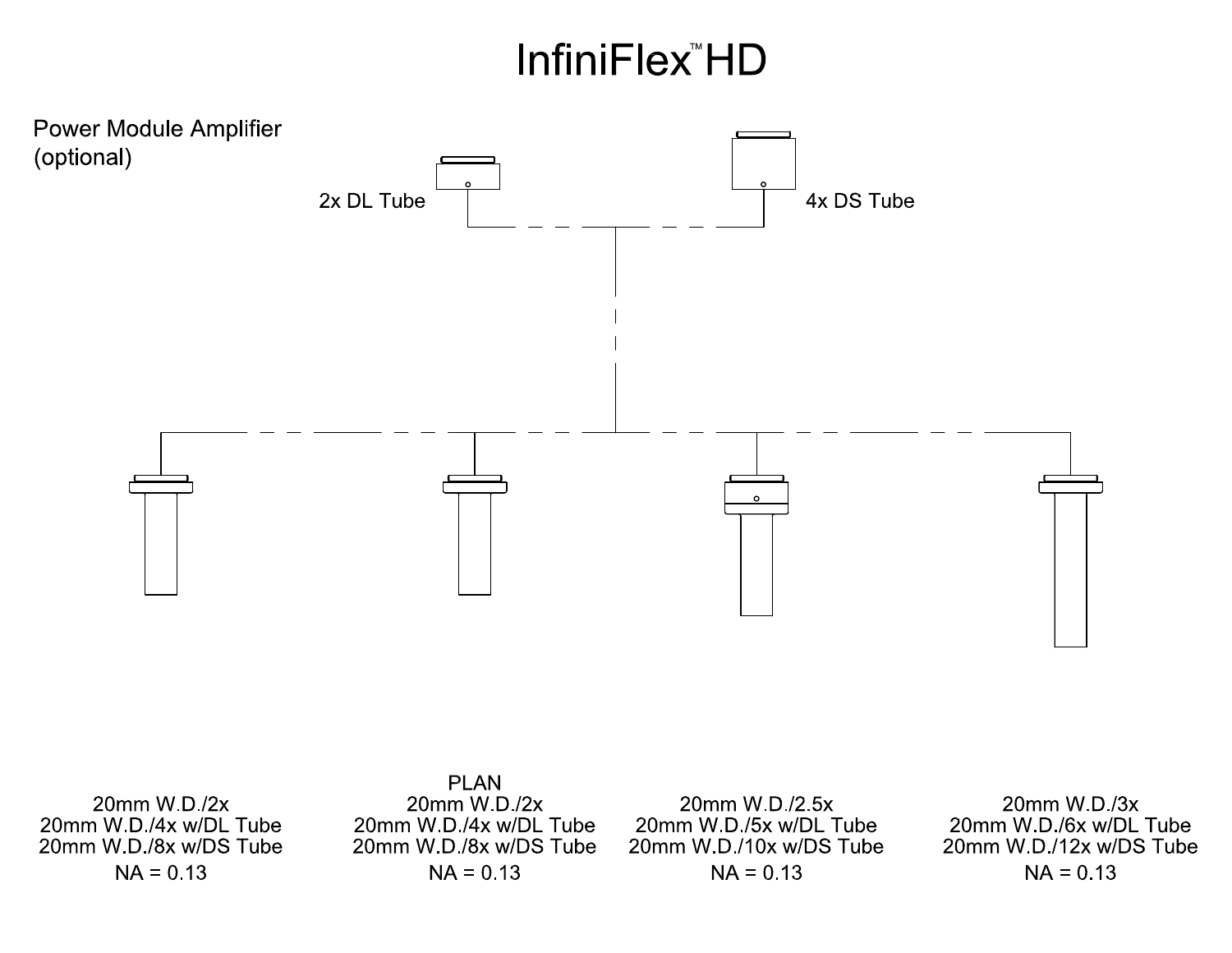# InfiniFlex<sup>"</sup>XHD



16mm W.D./4x 16mm W.D./8x w/DL Tube 16mm W.D./16x w/DS Tube  $NA = 0.18$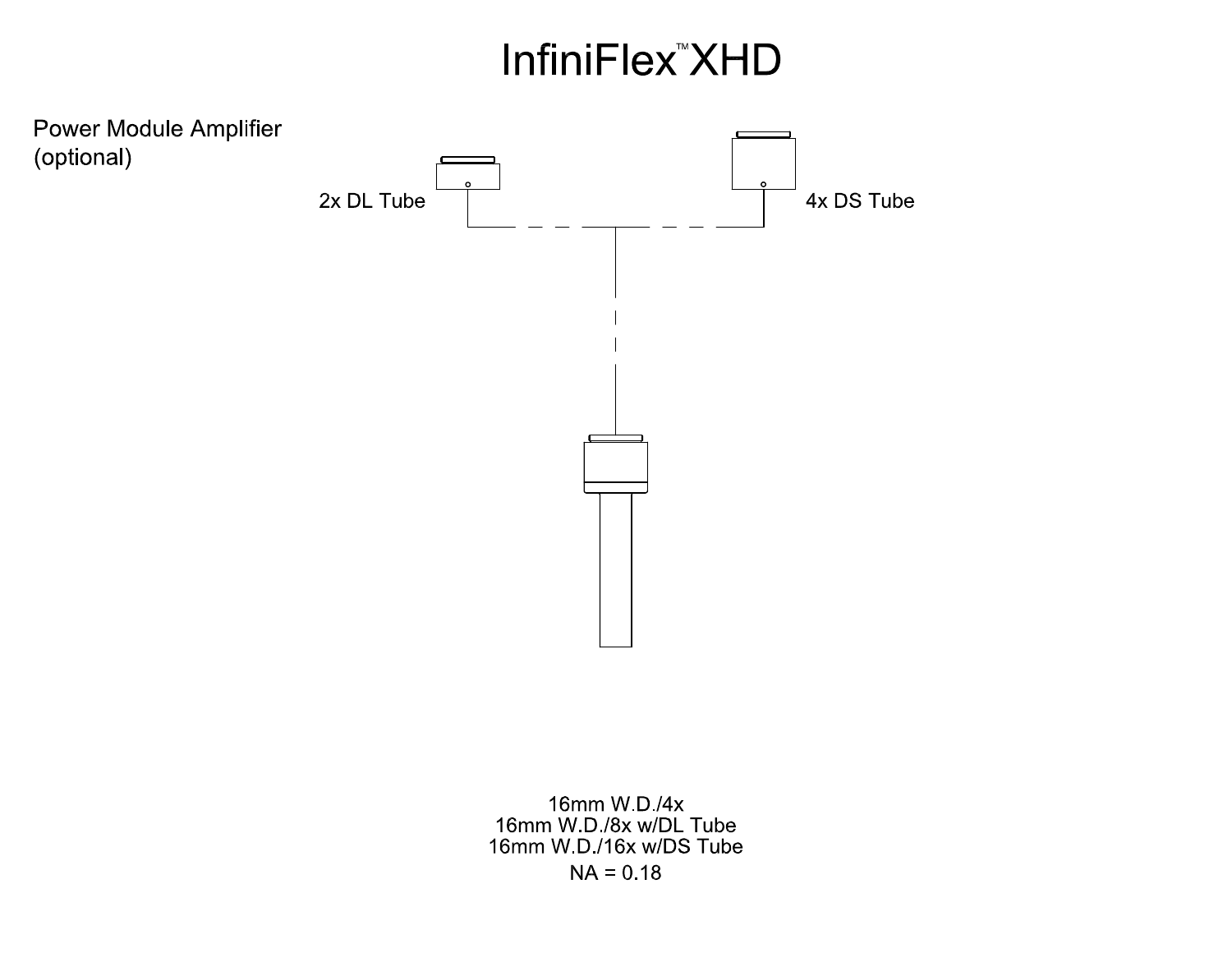## **InfiniFlex<sup>™</sup>HD Dimensions**



20mm W.D./2x 20mm W.D./4x w/DL Tube 20mm W.D./8x w/DS Tube  $NA = 0.13$ 

20mm W.D./2.5x 20mm W.D./5x w/DL Tube 20mm W D /10x w/DS Tube  $NA = 0.13$ 

20mm W.D./3x 20mm W.D./6x w/DL Tube 20mm W.D./12x w/DS Tube  $NA = 0.13$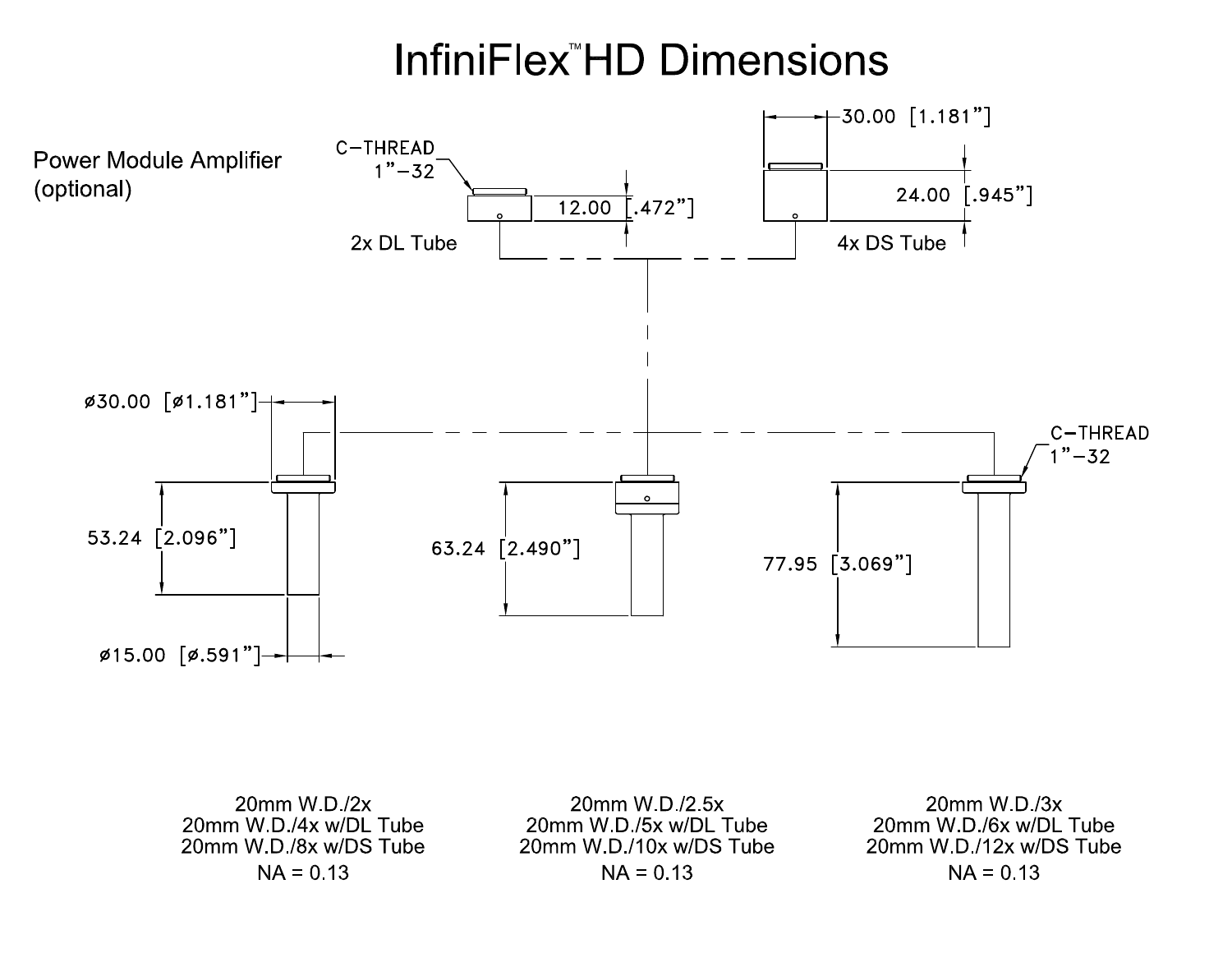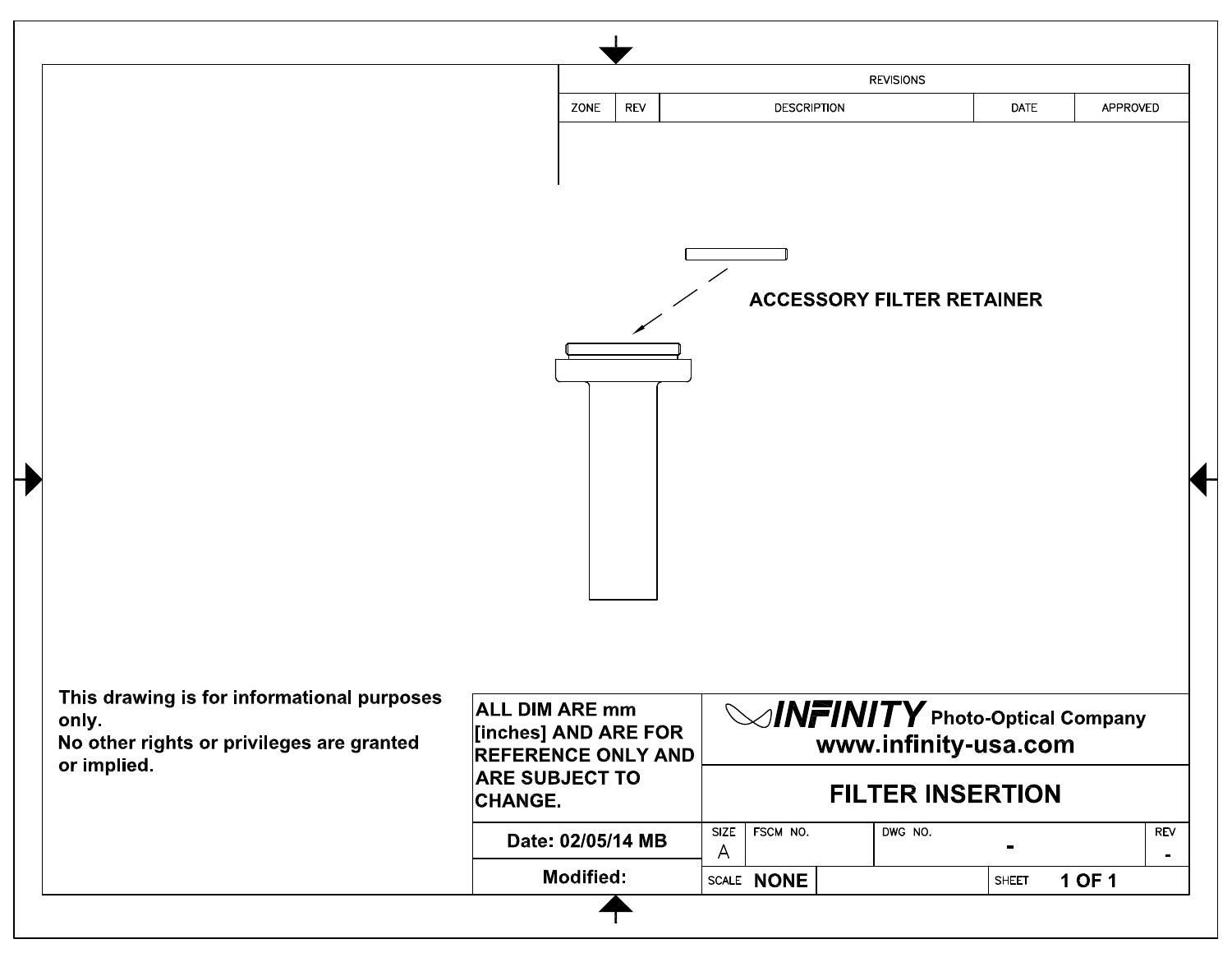#### **INFINITY PHOTO-OPTICAL COMPANY LIMITED WARRANTY**

INFINITY PHOTO-OPTICAL COMPANY hereby warrants its products to be free from defects in workmanship or materials for the warranty period set forth below. INFINITY PHOTO-OPTICAL COMPANY, at its option, shall repair or replace the defective product without cost to the purchaser, and such repair or replacement shall be the full extent of this express limited warranty. INFINITY PHOTO-OPTICAL COMPANY shall not be liable for any other damages either direct or consequential.

This warranty is made to the original purchaser, and is effective only on new equipment purchased from INFINITY PHOTO-OPTICAL COMPANY, or a dealer authorized by INFINITY PHOTO-OPTICAL COMPANY to sell the product.

This warranty is valid only when the product is returned to the authorized dealer from whom it was purchased, or returned directly to INFINITY PHOTO-OPTICAL COMPANY, freight prepaid, with proof of date of purchase.

This warranty does not extend to any defect, malfunction or failure caused by misuse, abuse or the use of the product with equipment for which it may not have been intended. Any unauthorized repair voids this warranty.

The warranty period for all products manufactured by INFINITY PHOTO-OPTICAL COMPANY is five (5) years from date of original purchase. Parts or components made or sourced from other manufacturers shall be solely covered by that manufacturer's warranty.

The warranty contained herein is the only warranty made by INFINITY PHOTO-OPTICAL COMPANY. Any implied warranty of merchantability and/or fitness for a particular purpose is expressly excluded from this warranty. INFINITY PHOTO-OPTICAL COMPANY shall not be liable for any expense, loss, incidental or consequential damages which may arise in connection with the use of this equipment. Recovery under this warranty is limited to repair or replacement of the equipment as provided above.

INFINITY PHOTO-OPTICAL COMPANY reserves the right to modify designs, equipment and accessories without notice.